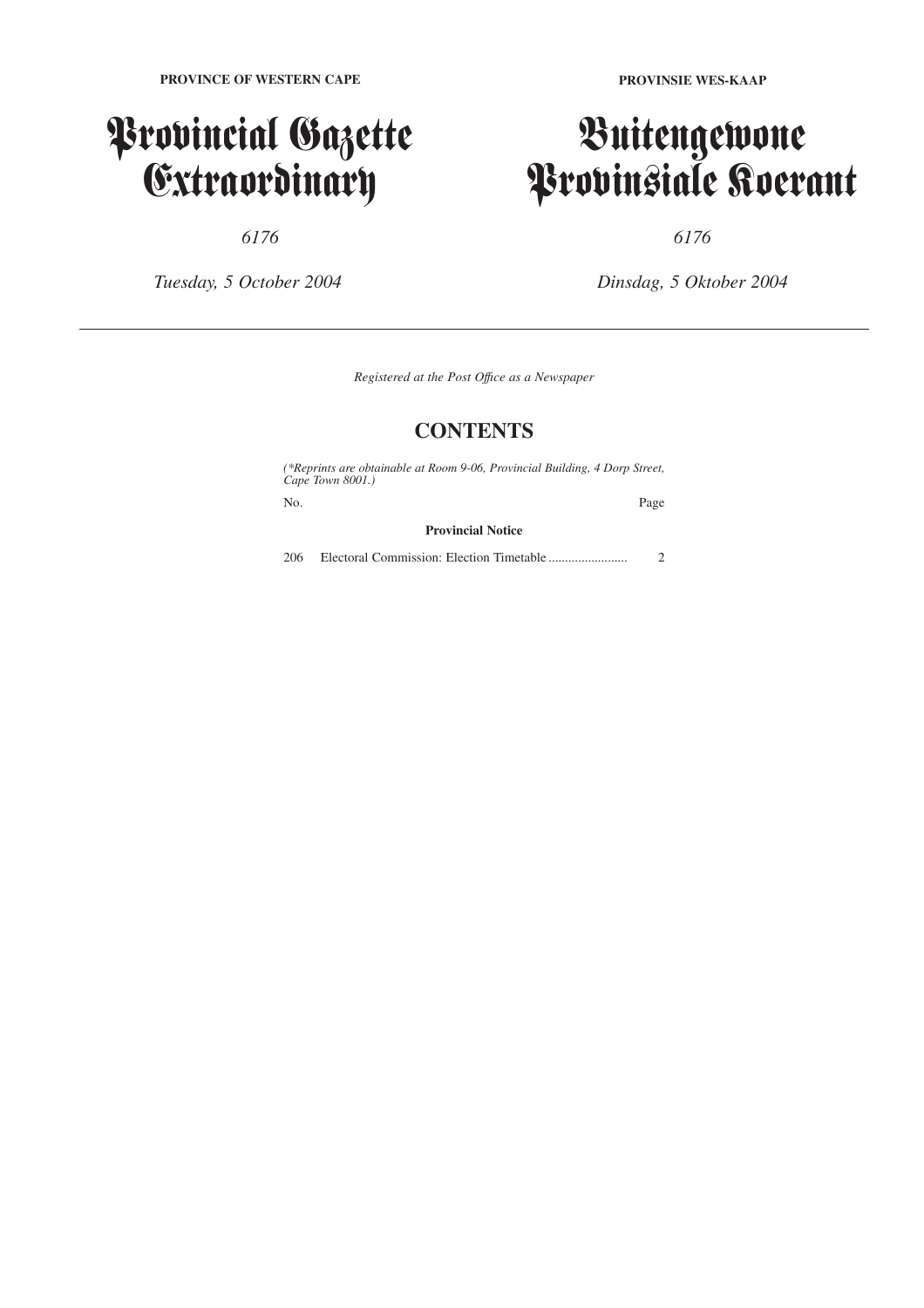#### **PROVINCIAL NOTICE**

The following Provincial Notice is published for general information.

G. A. LAWRENCE, DIRECTOR-GENERAL

Provincial Building, Wale Street, Cape Town.

#### **PROVINSIALE KENNISGEWING**

Die volgende Provinsiale Kennisgewing word vir algemene inligting gepubliseer.

G. A. LAWRENCE, DIREKTEUR-GENERAAL

Provinsiale-gebou, Waalstraat, Kaapstad.

P.N. 206/2004 5 October 2004

#### **ELECTORAL COMMISSION:**

#### **ELECTION TIMETABLE**

The Electoral Commission hereby gives notice that it has in terms of section 11 of the Local Government: Municipal Electoral Act, 2000, compiled the election timetable set out below to apply to the municipal by-elections to be held on 27 October 2004 in respect of Ward 8 of the Witzenberg Municipality [WC022] as published in the Witzenberg Herald on 1 October 2004 as well as Ward 9 of the Mossel Bay Municipality [WC043] as published in the Mossel Bay Advertiser on 1 October 2004. A reference to ''section'' in this election timetable is a reference to that section in the Local Government: Municipal Electoral Act, 2000 (Act No. 27 of 2000).

#### **Cut-off time for act to be performed**

1 An act required in terms of this Act to be performed by not later than a date in the election timetable must be performed before 17:00 on that date, unless otherwise specified.

#### **Certification of the voters' roll**

2 By 5 October 2004 the chief electoral officer must certify the segments of the voters' roll for the voting districts to be used in the by-elections in terms of section  $6(2)(a)$ .

#### **Notice that lists of addresses of voting stations are available for inspection**

3 By 5 October 2004 the chief electoral officer must give notice that copies of a list of voting stations and their addresses will be available for inspection at the office of the Commission's local representative in terms of section 19(5).

#### **Notice of route of mobile voting stations**

4 If the Commission decides to use mobile voting stations in the by-elections, the Commission must by 5 October 2004 give notice of the route, including the locations and estimated times of stopping of each mobile voting station in terms of section 22(1).

#### **Cut-off date for nomination of ward candidates to contest an election**

5 By not later than 19 October 2004 at 17:00, the nomination of a person to contest the by-election in a municipality as a ward candidate, must be submitted to the Commission's local representative on a prescribed form and in the prescribed manner in terms of section 17(1).

#### **Cut-off date for compilation and certification of ward candidate lists**

6 By 21 October 2004 the Commission must compile for each ward a list of ward candidates, certify those lists for that by-election, and keep copies of the lists available at the office of the Commission's local representative in terms of section 18(1).

#### **Cut-off date for issuing certificates**

7 By 22 October 2004 the Commission must issue to each ward candidate contesting the by-election, a prescribed certificate in terms of section  $18(1)(d)$ .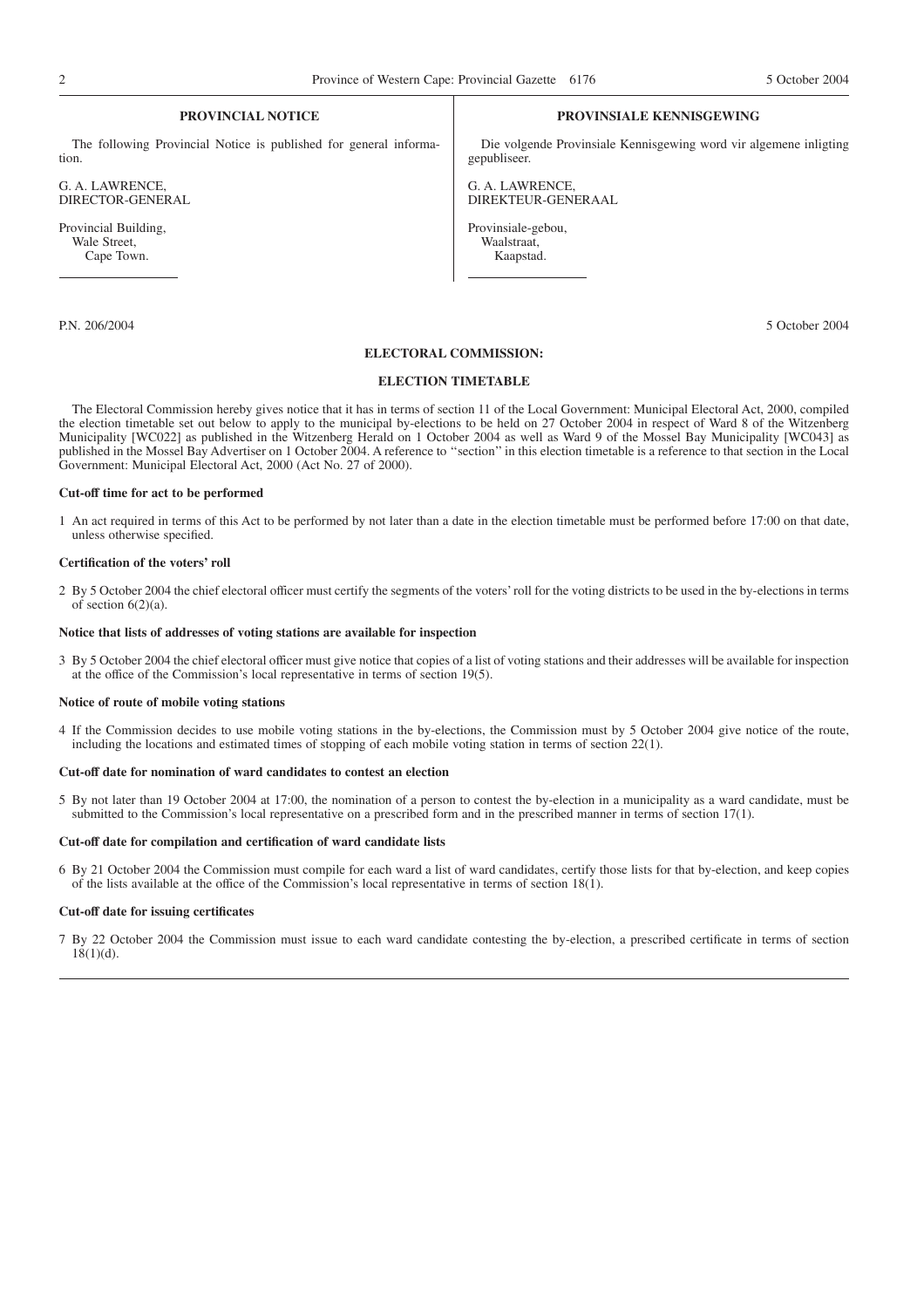## SUID-AFRIKA EERSTE -**KOOP SUID-AFRIKAANS VERVAARDIGDE GOEDERE**